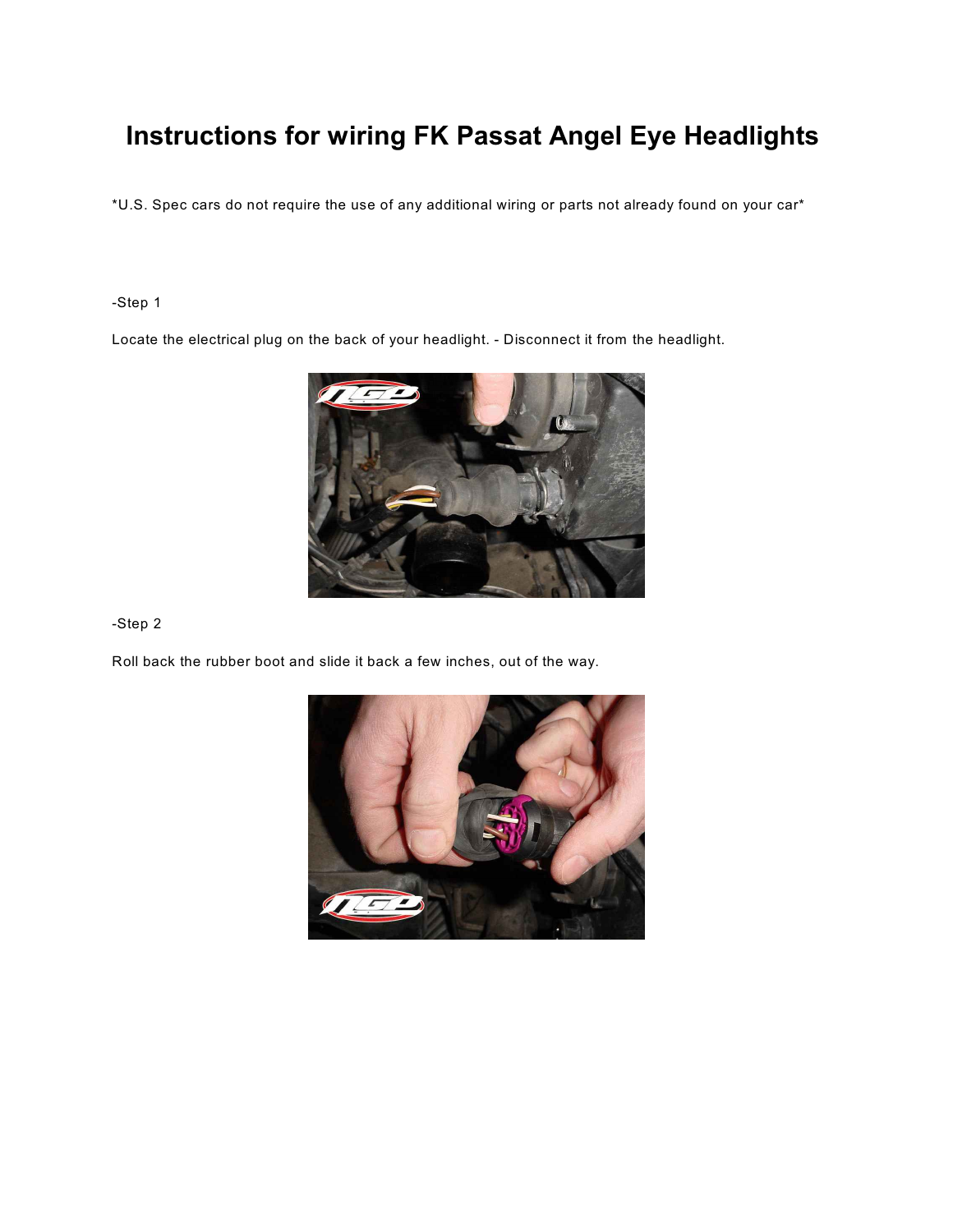#### -Step 3

Locate the small white wire with the green stripe (this is what will power the angel eyes)



#### -Step 4

Using a small screwdriver or hook tool, push in the two clips on each side of the purple section on the back of the plug, and gently slide the purple section to the side very slightly. This will release the pins on the end of your headlight wires from the connector. IMPORTANT: Note current locations of wires before removing anything, in case a wire which should not come out, is accidentally removed.



#### -Step 5

This is how it will look once the purple "locking" section is free.

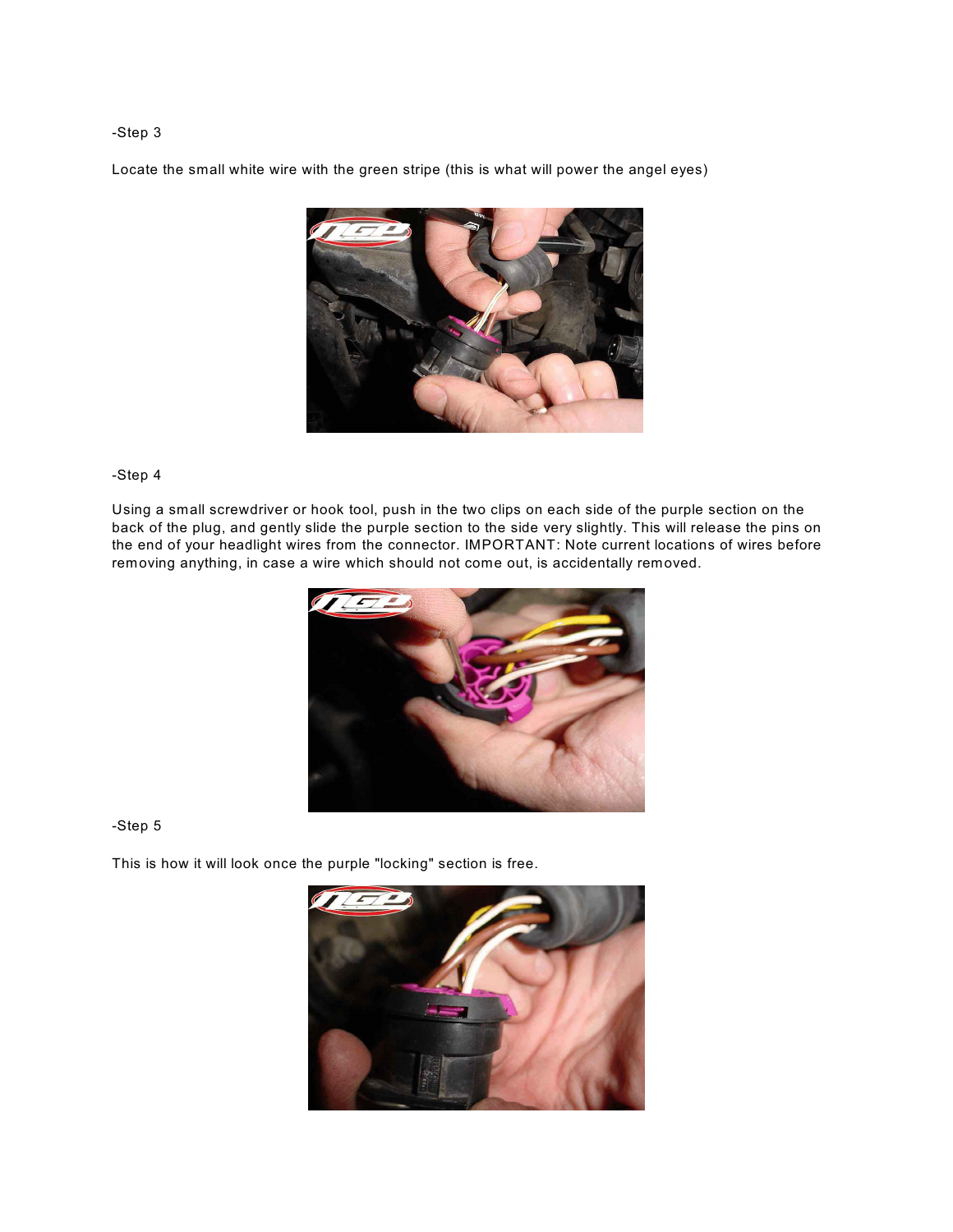## -Step 6

You will be moving the white/green wire from the pin location it is currently in, to the location shown here. (currently empty)



## -Step 7

Gently remove the small white/green wire from it's current location, and move it to the empty location on the other side of the brown (ground) wire.



### -Step 8

Gently push the white/green wire and pin down into the hole until it "clicks" into place.